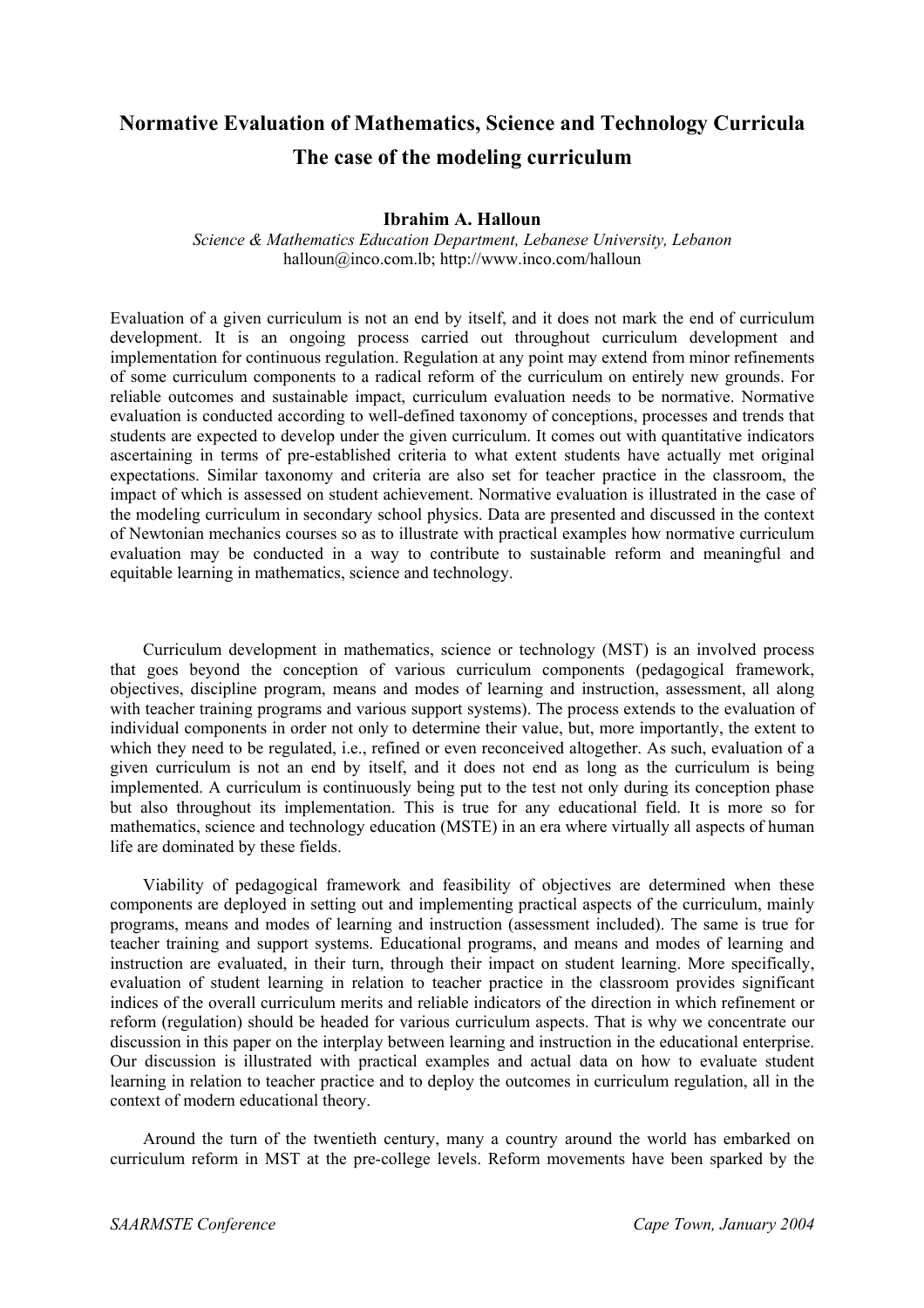colossal developments in science and technology, but most importantly by research in MSTE that has been constantly showing that existing curricula are not promoting meaningful understanding of MST in student minds. Local and international organizations that were behind the most influential reform movements have come to a certain common understanding on the direction in which reform should be headed for significant and sustainable impact. Some of these common grounds highlight the importance of *continuous* curriculum evaluation, and the necessity to conduct *normative* evaluation, i.e., evaluation in terms of clearly defined, "reasonable" standards, and to ensure that *all* students meet in this respect a "minimal set of standards" (Bibeau, Halloun, May & Reddy, 2002).

This paper discusses how such an evaluation may be conducted and what it may lead to when put to practice. The paper comes in six sections. In the first section, general procedures are outlined for the development of MST curricula. Discussion concentrates on the fact that evaluation should be meant for continuous curriculum regulation. The entire process would be carried out within the framework of a conveniently chosen educational theory, and this in a way to benefit from potentials and account for constraints that one may faces when things are put to practice in schools. Modeling theory, a synopsis of which is presented in the second section of the paper, is advocated as a viable theory for MST. Materials from a physics curriculum developed within the framework of modeling theory serve for illustration in subsequent sections. In the third section is a discussion of the kind of evaluation that MST curriculum developers need to undertake in order to tell whether things are working in the right direction, i.e., whether they are actually contributing to meaningful, equitable and sustainable reform. This is normative evaluation whereby the value of MST curricula is ascertained with particular instruments developed following pre-established, and conveniently graded, taxonomy and criteria. Taxonomy and criteria pertain to "reasonable" aspects of respectively what instructional modes teachers can follow in the classroom and what conceptions, processes, and trends (habits, attitudes and views) about knowing and learning MST students may come out with. Procedures of normative evaluation as implemented in the evaluation of a modeling curriculum are outlined in the fourth section of the paper. Specific outcomes are presented and discussed in the following section so as to illustrate how one can go about evaluating MST materials in a way to regulate a new curriculum and steer it in the right direction. Implications for sustainable reform are then discussed in the last section of the paper.

## **1. Curriculum development: A basic modus operandi**

The state of education, and especially of MST, has reached such an alarming level by the end of the past century that radical reforms in educational policy and curricula have been called for around the world. Actors in education and those mainly in science and technology (S&T) kept heading in virtually opposite directions for the best part of the twentieth century. Educators kept relying until late that century on rules of thumb for conceiving and implementing various educational curricula. Meanwhile, scientists and engineers were developing S&T following systematic norms and rules stemming from well-defined and corroborated scientific theory. Action-research was also becoming the norm in S&T but not in education. This is evaluative research intended to continuously enhance productivity (as well as equity) in many respects. Educators have finally come to realize that, in order to turn things around in MSTE, and education in general, they need to gain insights from successful practice in scientific research and technological developments. In particular, rose the conviction that for meaningful and sustainable reform, MSTE should be *theory-laden* and steered by *action-research*.

In the first respect, educators became more and more convinced (gradually, through practice) that development of MST curricula, or of any other discipline to that matter, has to be grounded in a welldefined educational theory. Educational theory sets the general framework (i.e., pedagogical underpinnings, norms and guidelines) for making decisions about various aspects of a given curriculum. This includes, in the case of MST, the choice of whether to conceive mathematics, science and technology in integrated or separate curricula. Such a choice, like the choice of curriculum objectives, is though governed by a number of factors that may be beyond the scope of the chosen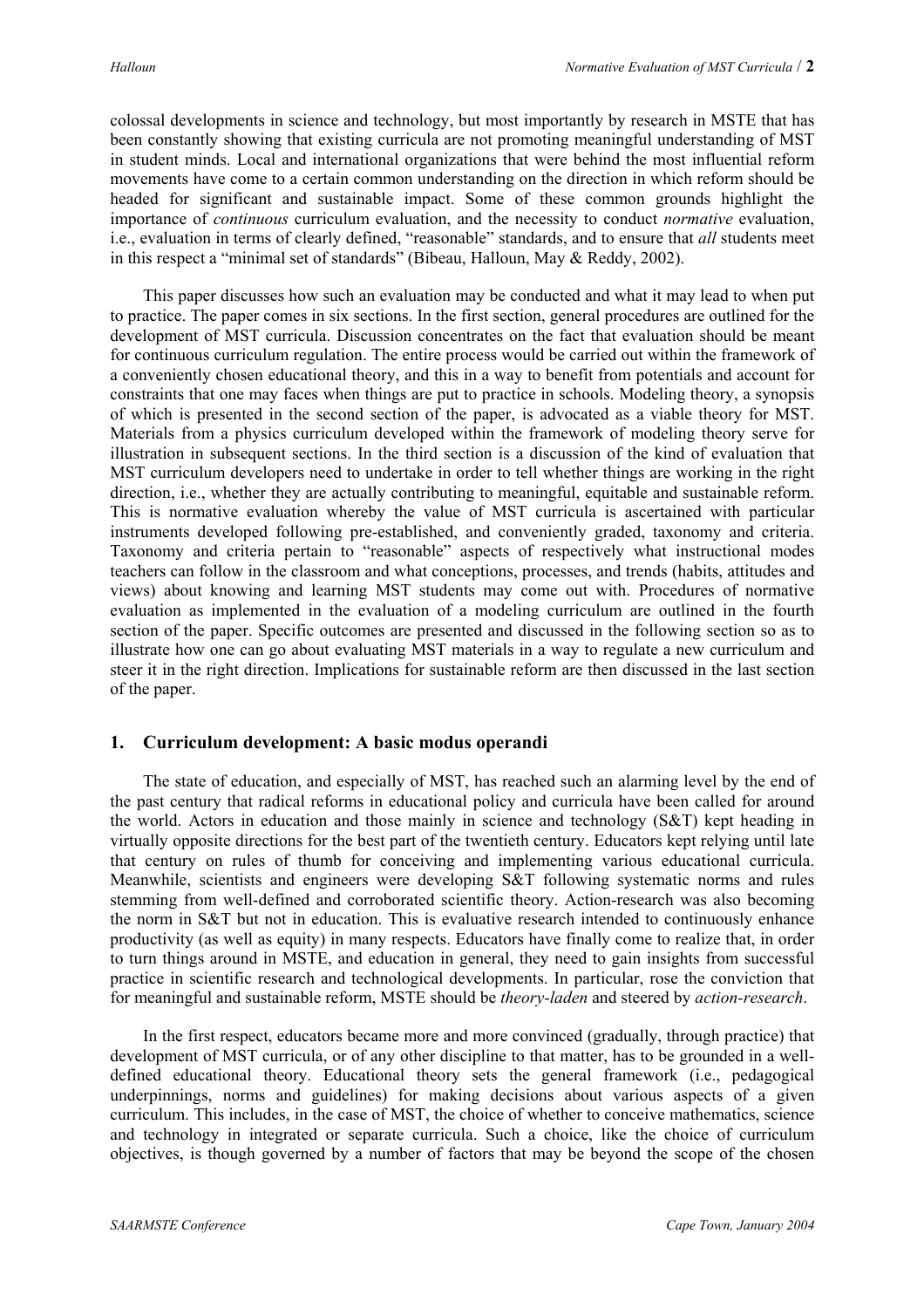theory and/or the control of curriculum developers. These factors include national and local policies about MST, and especially the feasibility of implementing a particular approach or targeting a specific objective in a given society. Other theory-laden decisions pertain to the kind of profile students should develop under a given curriculum, and to the ways they should go about developing such a profile (i.e., they pertain to *what* and *how* should students learn).

 A *student profile* includes all sorts of *conceptions* (including theories, models and concepts) and *processes* (including related tools, schemes and rules) that any student willing and capable of investing necessary efforts should develop following the completion of a given curriculum. As a consequence, student general *trends* should evolve in specific directions. Under general "trends" we hereby include things like *habits* (including learning styles), *attitudes* toward MST and MSTE, and *views* (including views about the nature of MST). Components of a student profile from the perspective of modeling theory are presented in the next section along with a synopsis of the theory in question.

As mentioned above, curriculum developers have not only to ground their work in a well-defined educational theory. They also have to take into account realities on the ground that affect their work (Figure 1). Concerned actors need to consider these realities in their *strengths* and *weaknesses*, take advantage of the *opportunities* they provide and circumvent *threats* they may impose. This is often referred to as the *SWOT* rule in business and industry; the rule applies as much to education as to any other enterprise. The *SWOT* rule applies to all *stakeholders* in the educational enterprise. These include policymakers, curriculum experts, developers of learning material, publishers, teachers, students, administrators, parents, and other concerned groups and communities. The rule also applies to *systemic structures* that are involved in the process and that include support systems and programs, and to logistics of all levels for developing, field-testing and implementing curriculum components at various scales, and subsequently refining (or reconceiving) such components.

Teachers have traditionally been the most marginalized stakeholders in the development of curricula and even of learning materials. They have often been treated as mere traders of finished products or as passive reporters about, or disseminators of, canned information and goods. Instead, teachers should take an active role at different stages of curriculum and materials development. Perhaps the most important role teachers can and should play in this respect is in *action-research*. As such, teachers should consider themselves, as individuals and groups, as most concerned about *continuous evaluation* of their curriculum and its *regulation* (refinement or even reconception) so that



**Figure 1**. Interplay between educational theory and the SWOT rule in curriculum development.

Curriculum developers cannot adhere entirely to their educational theory and account for all aspects (mostly constraints) on the ground meant in the *SWOT* rule. They need to compromise between the two, but in a manner that favors more their theory than ground constraints.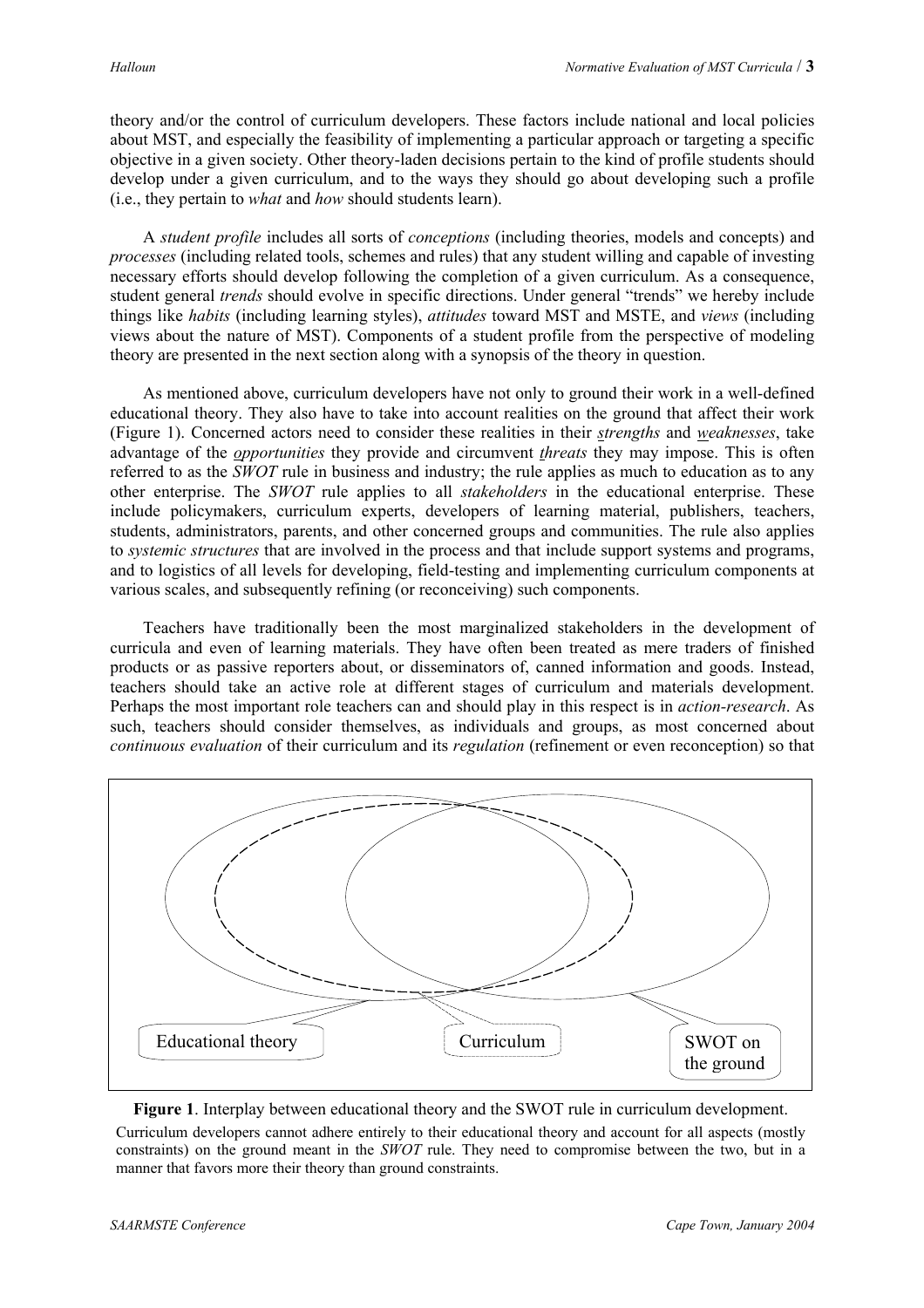they ensure *meaningful* and *equitable* learning experience to all participating students, and thus *sustainable* curriculum changes and/or reform. For action-research to succeed in this direction, systemic structures should be conveniently put in place in order to support teachers throughout their endeavor.

Curriculum evaluation is thus not an end by itself, and it does not mark the end of a process (curriculum development). Such an evaluation is meant to *gauge* and direct a curriculum in the direction of meaningful and equitable learning, and of sustainable reform. It is a continuous process that lasts as long as the curriculum is being implemented. Furthermore, the evaluation in question is not confined theoretically to the theoretical framework of the curriculum, and is not restricted in practice to a limited group of outside evaluators nominated by certain authority. Evaluation norms and criteria need to account for *SWOT* on the ground, though not necessarily to the same extent as to the originally adapted theoretical framework (Fig. 1). Evaluating bodies should span from external evaluators not originally involved in the conception of the curriculum to various stakeholders in the process and especially concerned teachers. Because they are the most accessible and testable components of a curriculum, and because they are supposed to concretize other curriculum components, means and modes of learning and instruction (assessment included) are paid a special attention in the *evaluation for regulation* process. Their evaluation should answer at least the following *triad* of *A-*questions:

- 1. What means and modes have actually been made *available*, and how do they fair between original intentions of curriculum developers (as stemming from the adapted educational theory), on the one hand, and realities on the ground (SWOT) on the other?
- 2. What is then *anticipated*, of teachers and of students, to accomplish?
- 3. What has actually been *achieved* on the ground? Who and what made that possible? How do we know?

## **2. Modeling theory in science education**

Modeling theory is a theory for science education that this author has been working on for the last two decades (Halloun, in press). The theory that can be readily deployed into mathematics and technology education has been originally conceived for, and deployed in the development of, physics curricula at the secondary school and college (university) levels. Its recent implementation in other scientific disciplines and at lower educational levels suggests its viability as a generic theory for MSTE. Modeling theory is the object of a companion paper at this SAARMSTE conference (Halloun, 2004). Below is a quick rundown of some aspects of the theory that bear directly on the current paper.

Modeling theory is grounded in the philosophy of science and cognitive and educational research. It calls for science courses to empower students to achieve a *paradigmatic evolution* whereby they transcend their naïve realism (or common sense) and evolve into the realm of science. The evolution is *student- centered*, *teacher-mediated*. It is promoted in a learning environment that is structured enough (by the teacher) to be in line with scientific theory and inquiry, yet flexible enough to account for differences in students' initial knowledge state, and to allow for their self-evaluation and selfregulation.

A person's thought and behavior in a given situation are always governed by a particular paradigm or set of paradigms that constitute a paradigmatic profile. A *paradigm* is, for us, an intellectual system that: (a) determines the conditions of a person's conscious experience, and that (b) sets forth standards, rules and guidelines that govern the choice and the course of all actions necessary for the reification and continuous evaluation of the experience in question. A *paradigmatic profile* of an ordinary person consists of a set of paradigms, of the same scope or of closely related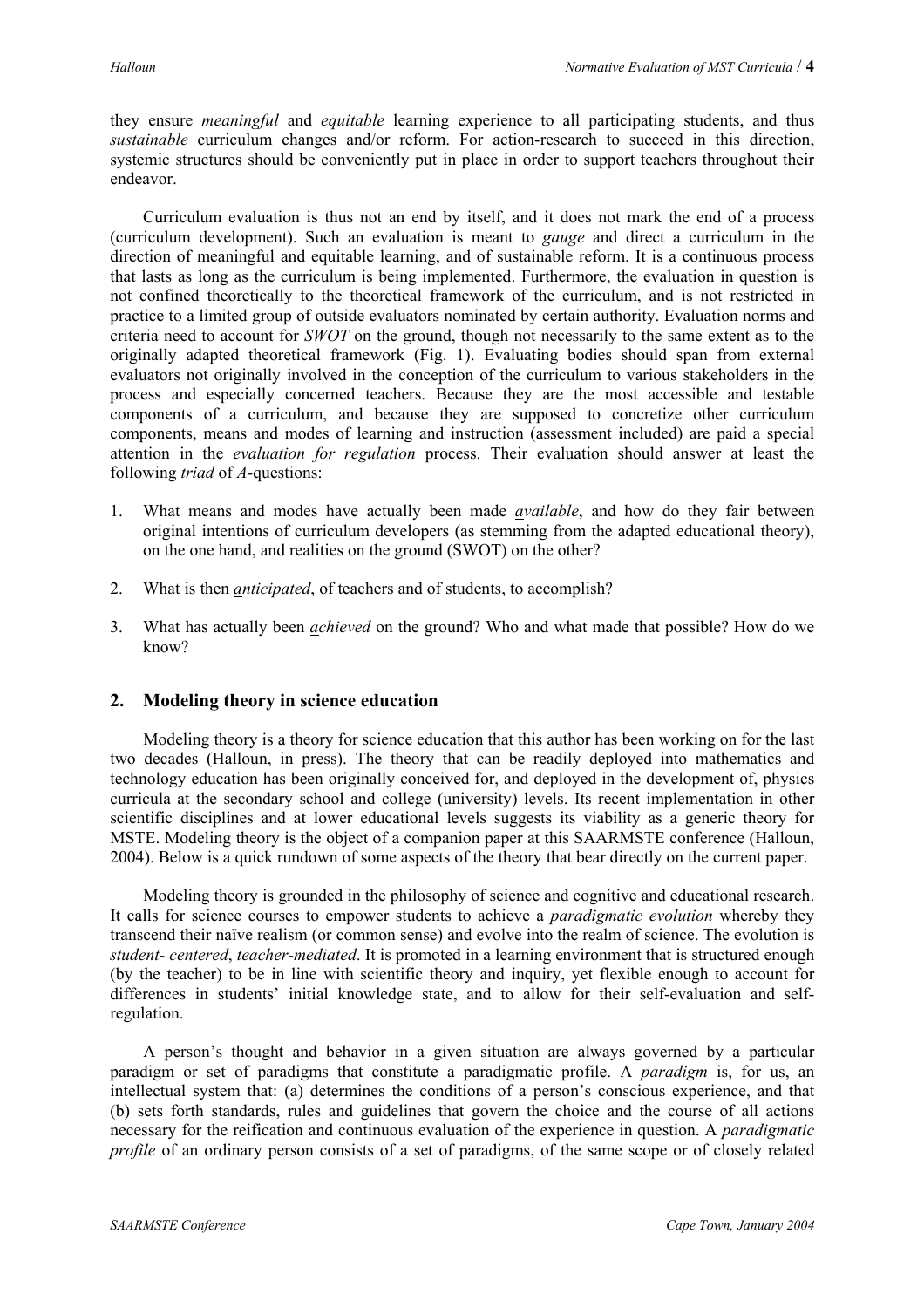scopes, some of which may be in accordance with scientific paradigms while others at odds with such paradigms.

Educational research shows that paradigmatic profiles that secondary school and university students deploy for dealing with real world systems and phenomena are often dominated by *naïve realism,* and are thus at odds with science. Research also shows that student paradigms are not significantly affected by conventional instruction of lecture and demonstration. Many science educators have argued that this situation cannot be reversed unless science teachers bring into their classrooms whatever inquiry practices scientists resort to in their research, and especially *modeling*  practices. Modeling theory amplifies this argument and calls for engaging students in insightful modeling inquiry that help them regulate their paradigmatic profiles in a way that significantly tunes down naïve realism in favor of scientific realism. A special attention is paid in the process for students to develop any scientific theory that is the object of a science course around a set of basic models.

 A *scientific theory* consists, for us, of: (a) a set of models or families of models, and (b) a set of particular rules and theoretical statements that govern model construction and deployment and that relate models to one another and to specific patterns in the real world. A *scientific model* is a conceptual system mapped onto a specific *pattern* in the structure and/or behavior of some physical systems so as to allow us: (a) describe, explain, and predict (or postdict) the pattern in question, and, eventually (b) control or change physical realities exhibiting the pattern, and (c) reify the pattern in new realities. Among the models of a theory is a subset of basic models the understanding of which is critical for meaningful understanding of the theory in question. A *basic model* is one that is simple enough to facilitate student understanding of fundamental tenets and conceptions (concepts, laws, etc.) of the respective theory, and development of fundamental tools, skills and habits of scientific inquiry. Yet it is generic enough to serve in the construction of more complex models in the theory.

*Modeling processes* are pivotal in scientific inquiry. These processes include: (a) model construction and validation in the context of real world situations, and (b) model adduction and analysis for solving empirical or rational problems. In their endeavor, scientists rely, often implicitly, on various tools, the most important of which are modeling schemata.

From a scientific perspective, a *modeling schema* serves, on the one hand, as an organizational template for structuring models or related conceptions in a compact and coherent way. It offers, on the other, a set of well-defined rules for evaluating and deploying scientific models or their building blocks. From a pedagogical perspective, a modeling schema is indispensable for students to retrace scientists' steps meaningfully and efficiently. It also provides teachers with reliable means for planning instruction, and for assessing student learning and teaching practice.

Under modeling instruction, a student is thus supposed to develop a *profile* with the following characteristics:

- *Conceptions* consisting, in a given science course, of a particular scientific theory organized, in a middle-out structure, around a set of basic models in the context of which are developed all lower-level conceptions (laws, concepts, etc.). ♦
- ♦ *Processes* of scientific inquiry, especially including *schemes* of model construction and deployment and of scientific discourse, along with associated *tools* (modeling schemata and various other tools) and *rules* (including tools' semantics and syntax).
- ♦ *Learning styles*, especially including processes of reflective thinking that help students regulate their own paradigmatic profiles in an insightful and meaningful way.
- ♦ *Emergent trends* (habits, attitudes and views) that are characteristic of the scientific community, especially habits and attitudes commonly referred to nowadays in calls for scientific literacy, and respective views pertaining to the nature and relevance of science (math and technology).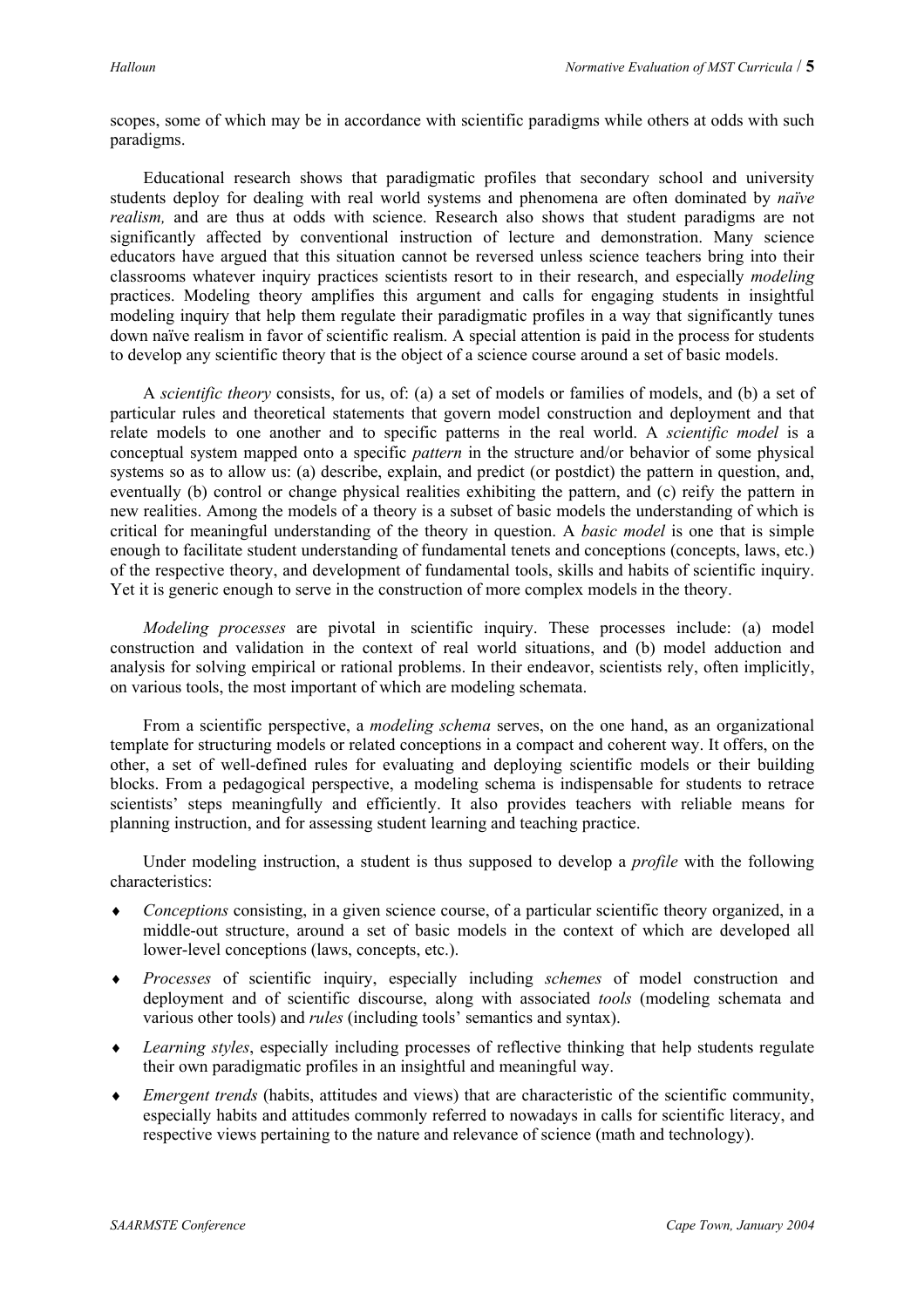Students develop their profiles in five-phase *learning cycles* (exploration, model adduction, model formulation, model deployment, paradigmatic synthesis). Each cycle is devoted to the development of a specific model, along with its conceptual and practical requirements. All along a cycle, individual students ascertain their ideas in light of empirical and rational evidence at their disposal. They often negotiate these ideas with their peers under the *mediation* of the instructor, and this in a way that helps them detect and resolve any incommensurability with science that might emerge in the process.

In its most efficient form, the modeling physics curriculum is implemented at the secondary school and college levels in small classes of about thirty students each (scale-up projects are currently in place in some schools and universities). Students always work collaboratively in groups of three students each. The typical classroom includes eight to ten workstations. Each group is assigned a particular workstation where most, if not all, learning activities take place. A workstation is equipped with necessary laboratory equipment, preferably of MBL type (Microcomputer-Based-Laboratory). In the absence of appropriate modeling software that has not been developed yet, MBL can enhance learning logistics (reduce efforts and time invested by teachers and students), but not necessary the quality of conceptual understanding. Thus, in the current status of things, traditional laboratory equipment and most MBL may bring students up to the same quality of learning (i.e., the same level of paradigmatic evolution), but MBL does so more efficiently than the other.

Learning activities are designed with student participation. Manuals of modeling activities are also available for secondary school courses\*. A manual is divided into units, each devoted to the construction and deployment of a specific model throughout a single learning cycle. Students actively construct a given model through appropriate experiments conducted on their workstations and/or outside the classroom in real world settings. Then they deploy it in various activities including traditional paper-and-pencil problems. All this takes place under teacher *mediation* in the manner described in the companion paper (Halloun, 2004).

# **3. Norms and guidelines of normative evaluation**

Evaluation of MST curricula needs to be a *normative* process in order to contribute to meaningful and sustainable reform. As such, answers to the first question about available means and modes of learning and instruction (in the A-triad of § 1) must come by comparison to clearly defined norms and standards that are set in terms of the chosen educational theory and the SWOT rule on the ground. Similar norms and standards should be set in answer to the second triad question, all this *before* a curriculum is implemented and learning materials and instructional modes are developed, so that the third question be answered explicitly and objectively in terms of these pre-established benchmarks. In other words, it is imperative that benchmarks be clearly identified ahead of time, as a curriculum is being conceived and before practical aspects get developed and used, so that the evaluation process does not get biased by what goes on on the ground, especially in the classroom. For *evidence* (or counterevidence) to be reliable, it must be *criterial*, i.e., established against *objective criteria* that are not tainted by the special interests and idiosyncrasies of any of the stakeholders, especially end-of-theline material users (teachers, students, administrators).

Two major steps need to be taken in normative evaluation before criterial evidence can be sought for MST curricula:

- 1. Establish a detailed *taxonomy* of conceptions, processes and trends (habits, attitudes and views) that would make up the profile that students are anticipated to develop following the completion of a curriculum.
- 2. Set *criteria* that establish whether individual students have actually developed each element of the anticipated profile, and to what extent they have done so.

<sup>\*</sup> To inquire about instructional materials for modeling in physics, please visit: http://modeling.asu.edu/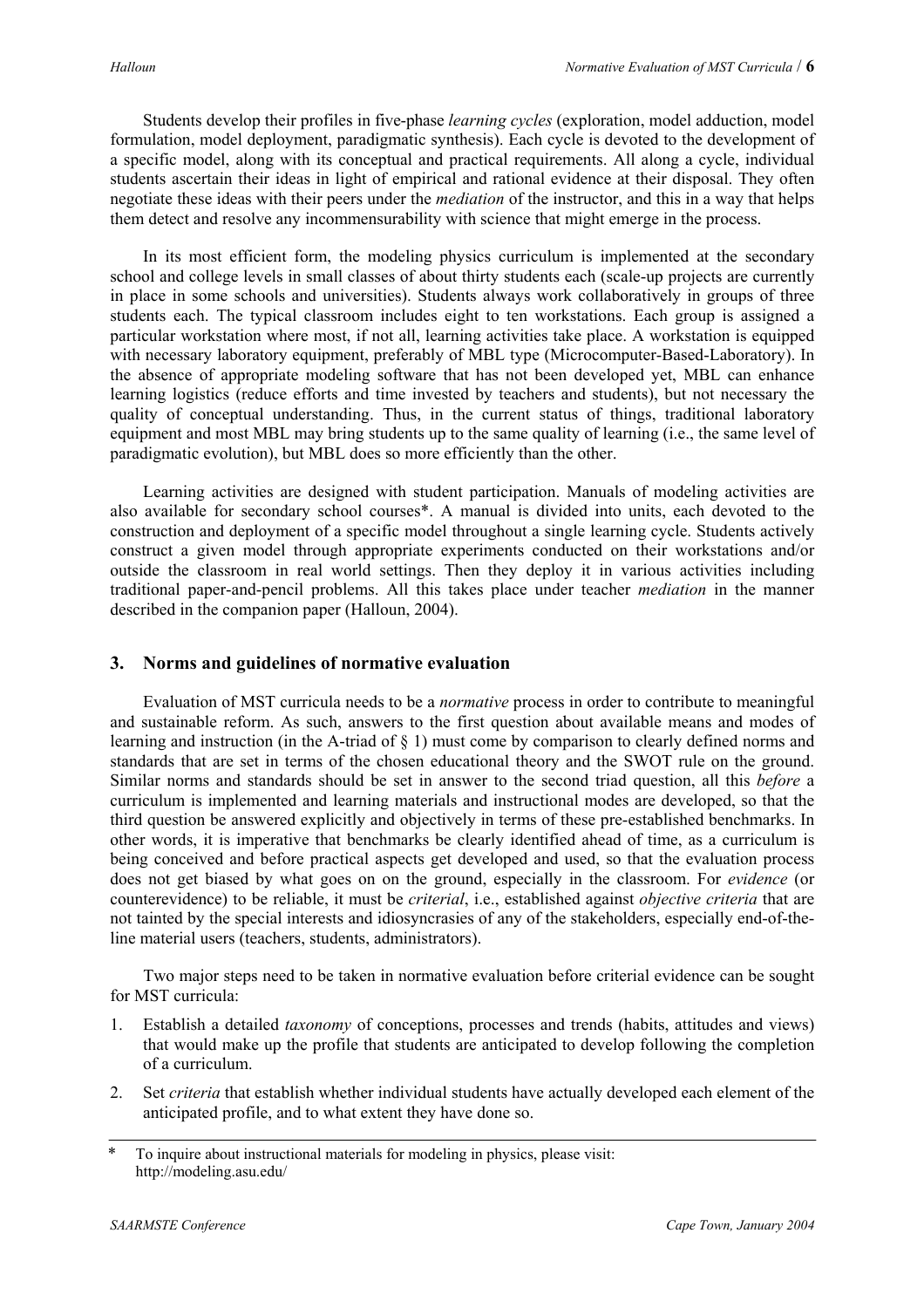In parallel, similar taxonomy and criteria need to be set for teachers' practice in the classroom in order to subsequently assess whether teachers have actually done everything that is necessary for students to develop the anticipated profile. Curriculum developers need then to specify which items in student profile each mean or mode of learning and instruction is supposed to foster and to what level. Furthermore, and in order for the evaluation process to focus on realistic aspects and result in meaningful outcomes, it is better that taxonomy and criteria be *graded*, i.e., that they be about ordered levels of student competency. At least two levels or *thresholds* need to be identified in this respect:

- 1. *Basic threshold*. This is the most fundamental level. It corresponds to the *minimum standards* of meaningful understanding that *any* student should meet, irrespective of the initial competence level and interests of the student.
- 2. *Mastery* or *critical threshold*. This is the highest threshold that students need to cross in order to master all fundamental conceptions and processes in a given MST course. In an ideal and truly equitable situation, all students willing to invest necessary efforts should be capable of reaching this threshold. In traditional classroom settings, critical threshold somewhat corresponds to the level of understanding of top grade students.

Students' failure to reach the basic threshold would be a *doom indicator* for the curriculum being evaluated (provided that means and modes have originally been considered as suitable, and that they have actually been deployed as anticipated). In science courses, this threshold corresponds to conceptions and processes that are most elementary in the scientific theory that is the object of a given course, and that serve in the construction of the most elementary models of the theory. For example, in classical (Newtonian) mechanics, and according to modeling theory, basic threshold corresponds to concepts and principles needed for the construction of the free particle model and the uniformly accelerated particle model. The first model corresponds to physical objects at rest or in linear uniform translation under no net force in a given inertial reference system. The second model corresponds to physical objects that are in linear or parabolic translation under a net constant force in such a reference system. Critical threshold in classical mechanics corresponds to conceptions and processes that are indispensable for the construction and deployment of the two models just mentioned, as well as of at least the model of a particle in uniform circular motion and the harmonic oscillator model. The four models are part of the set of *basic models* in Newtonian theory (Halloun, 2004).

Answers to all three questions in the A-triad  $(\xi)$  1) are usually sought by internal and external panels of experts. *Internal panels* consist of people who have been directly involved with curriculum development and implementation, teachers, authors and publishers included. *External panels* consist of outside people who have not been involved in the process in any way. It is preferable that internal and external panels set their evaluation strategies separately and independently of one another before they get together to coordinate their efforts. It is even preferable, if the situation allows it, that each panel conducts its own evaluation on the ground independently of the other panel. In the end, the two panels would get together to compare and analyze their outcomes. In the entire process, both types of panels need to assess things in terms of the same taxonomy and criteria originally set by curriculum developers. However, by the end of the evaluation process, they may recommend some changes in these respects.

Evaluation panels usually rely entirely on their own judgment, based on qualitative evaluation, and without recourse to quantitative indicators, in order to answer the first two questions of the triad, the ones about the nature of available materials and anticipation. As such, panel judgment may be reliable and sufficient with respect to these two questions, provided that evaluation is made in terms of pre-established taxonomy and criteria. However, qualitative evaluation provides only circumstantial (and often anecdotal) evidence when it comes to achievement as addressed in the third question of the triad. Reliable evidence (or counterevidence) about achievement can only be sought through the use of appropriate instruments that measure teacher practice and student profile evolution as quantitatively as possible, and that provide outcomes that can be subject to all sorts of inferential statistics, including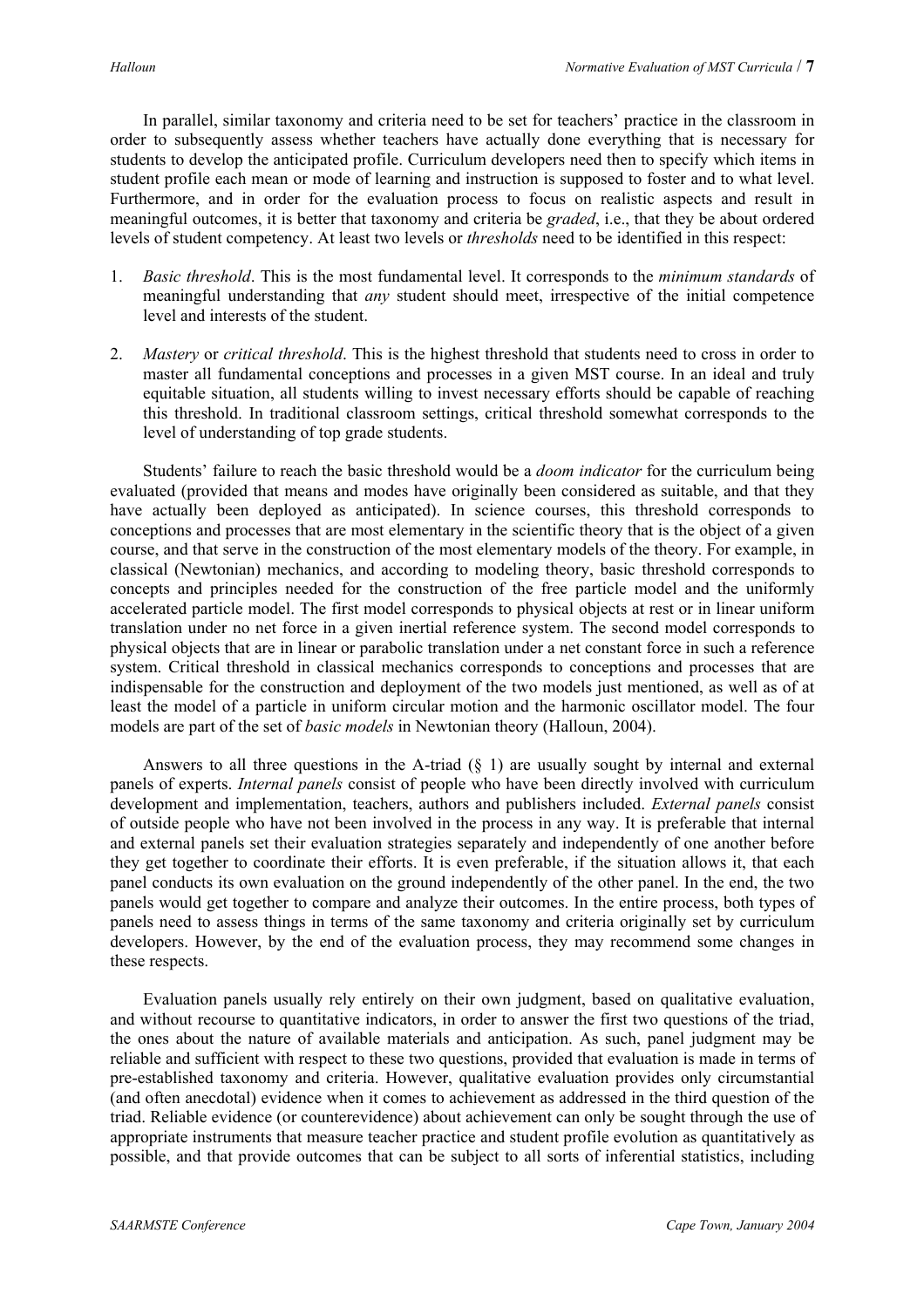correlation between teacher practice and student achievement. A battery of instruments described below is often needed in this respect so that various aspects may be adequately assessed of student profile as well as of teacher practice. Outcomes would not only answer questions about teacher practice and student achievement (independently and in relation to one another). They would most importantly serve to reconsider various aspects of the curriculum, and thus refine (or even overhaul) the curriculum accordingly, and revisit the A-triad of questions with refined taxonomy and criteria. In this respect, the triad of questions constitutes a *closed cycle* that evaluators and other stakeholders need to go through periodically, over and over again, as long as the curriculum under evaluation is in effect (Figure 2).

The battery of evaluation instruments includes:

- 1. For assessing teacher practice and viewpoints:
- *Surveys*, including paper-and-pencil surveys and interviews with teachers implementing the curriculum under evaluation. ♦
- ♦ *Observation grids* prepared in accordance with the taxonomy and criteria set for teacher practice. Evaluators visit classes armed with the grids in which they note their observations about what takes place in the classroom. Class visits may sometimes be supplemented or even substituted with video-tapes of class sessions.
- ♦ *Teaching logs*, whereby teachers record regularly and systematically their own activities and comments about their own practice.





Educational theory and the SWOT rule are accounted for as means and modes of learning and instruction are being developed and in setting all sorts of expectations about teachers and students. Taxonomy and criteria that govern the process may be refined as a consequence of the evaluation exercise.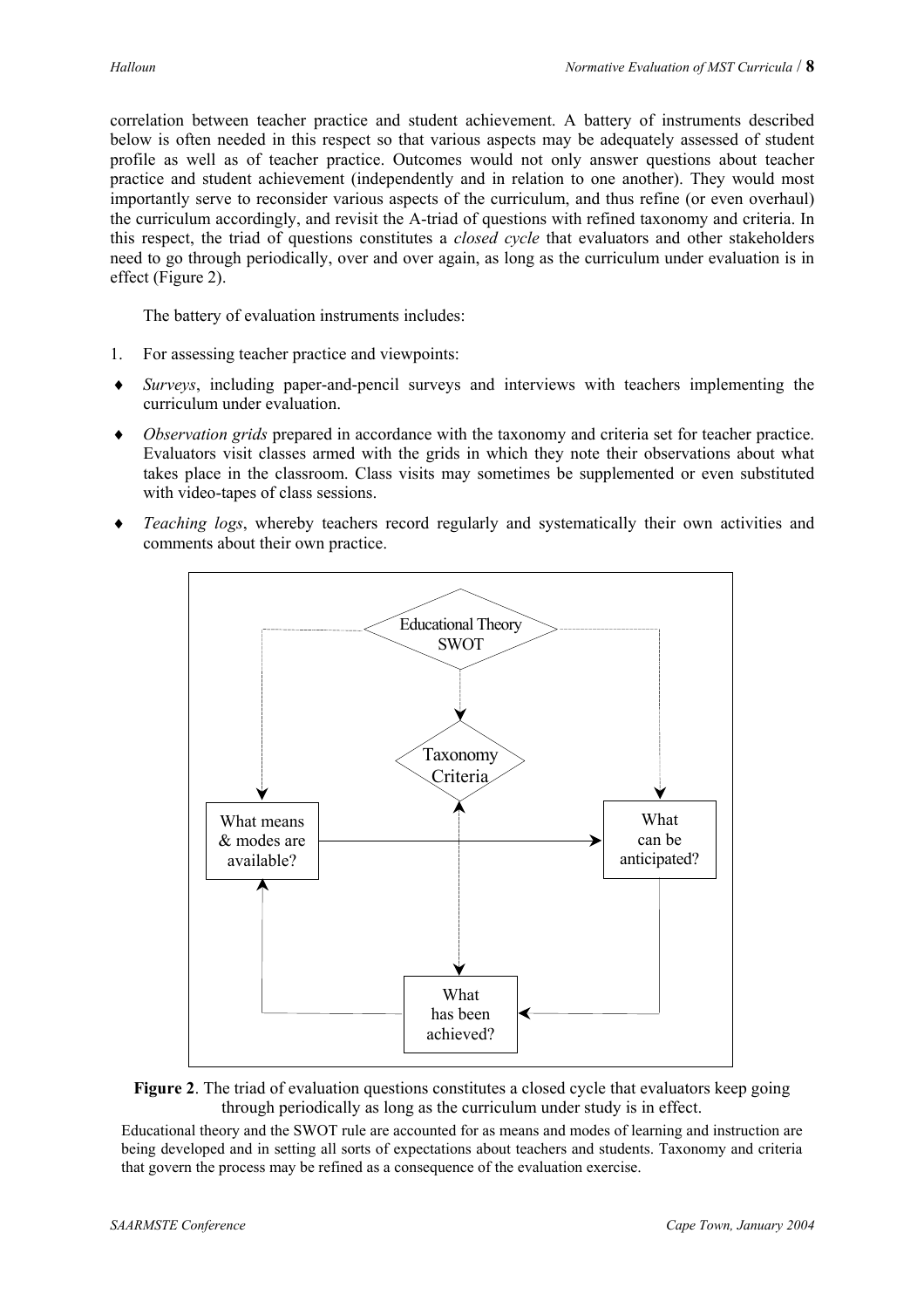- *Listservs* maintained for groups of teachers sharing similar interests, and whereby peer discussions take place about what works and what not in the classroom. Such a tool has many potentials and capabilities including immediate feedback by peers and support staff (including material developers), which helps concerned teachers reconsider matters of interest in a timely manner. ♦
- 2. For assessing student profiles:
- ♦ *Conceptual surveys*, including paper-and-pencil surveys and interviews with concerned students. Examples of such surveys are discussed in the following section.
- ♦ *Observation grids* similar to the ones used for teacher practice and covering all sorts of student activities in the classroom. Different grids may be used for different activities and student products.
- ♦ *Student logs*, whereby teachers record regularly and systematically what every student and/or groups of students achieve of the respective taxonomy in every teaching unit.
- ♦ *Formal course assessment*, including notes and grades on homeworks, exams and all sorts of assignment.

Conceptual surveys administered to students are perhaps the most reliable among all these instruments, especially when these surveys are developed and standardized by outside evaluators, and when they allow quantitative assessment of student achievement. Evaluators though need to ensure that such instruments are developed in accordance with a taxonomy that matches the one they are concerned with, and that instruments' criteria match the targeted benchmarks. *Standardized instruments* offer a special advantage. Corresponding criteria are set not only intrinsically in terms of the scientific theory the understanding of which is under investigation, but, more importantly, following inferential analysis of actual outcomes obtained outside the context of the curriculum under evaluation. This would facilitate grading the criteria as mentioned above (say, between basic and critical thresholds) and setting thresholds at objective and realistic levels.

## **4. Normative evaluation of the modeling curriculum**

Normative evaluation as outlined above was implemented in the development of modeling theory, and particularly in the development of physics curricula for secondary school and college levels within the framework of the theory in question. Major aspects of the evaluation process are described in this section so as to illustrate how one can go about conducting such an evaluation in the direction of continuous curriculum regulation.

Development of modeling theory practically began in 1981 as part of this author's doctoral dissertation at Arizona State University. The theory was first developed in the context of introductory college physics courses, then it was gradually deployed into secondary school physics courses. Now that the theory has been duly corroborated for physics curricula, efforts are under way to deploy it into other disciplines of all educational levels (Halloun, 2004). The modeling curriculum in physics was first implemented in limited settings in USA and Lebanon. Now, it has become a national curriculum in USA where it was rated an *exemplary* curriculum by the Department of Education. Variants of the modeling curriculum are currently being implemented in many countries around the world.

Formal evaluation of the modeling curriculum takes place in accordance with norms and guidelines described in the previous section. Individual teachers implementing the curriculum are asked to assess the effectiveness of their own instruction and participate in action-research leading to continuously more meaningful and equitable learning experience across the board. To these ends, teachers and evaluators make use of batteries of instruments similar to the ones described above for assessing teacher practice and student performance (§ 3). However, standardized instruments of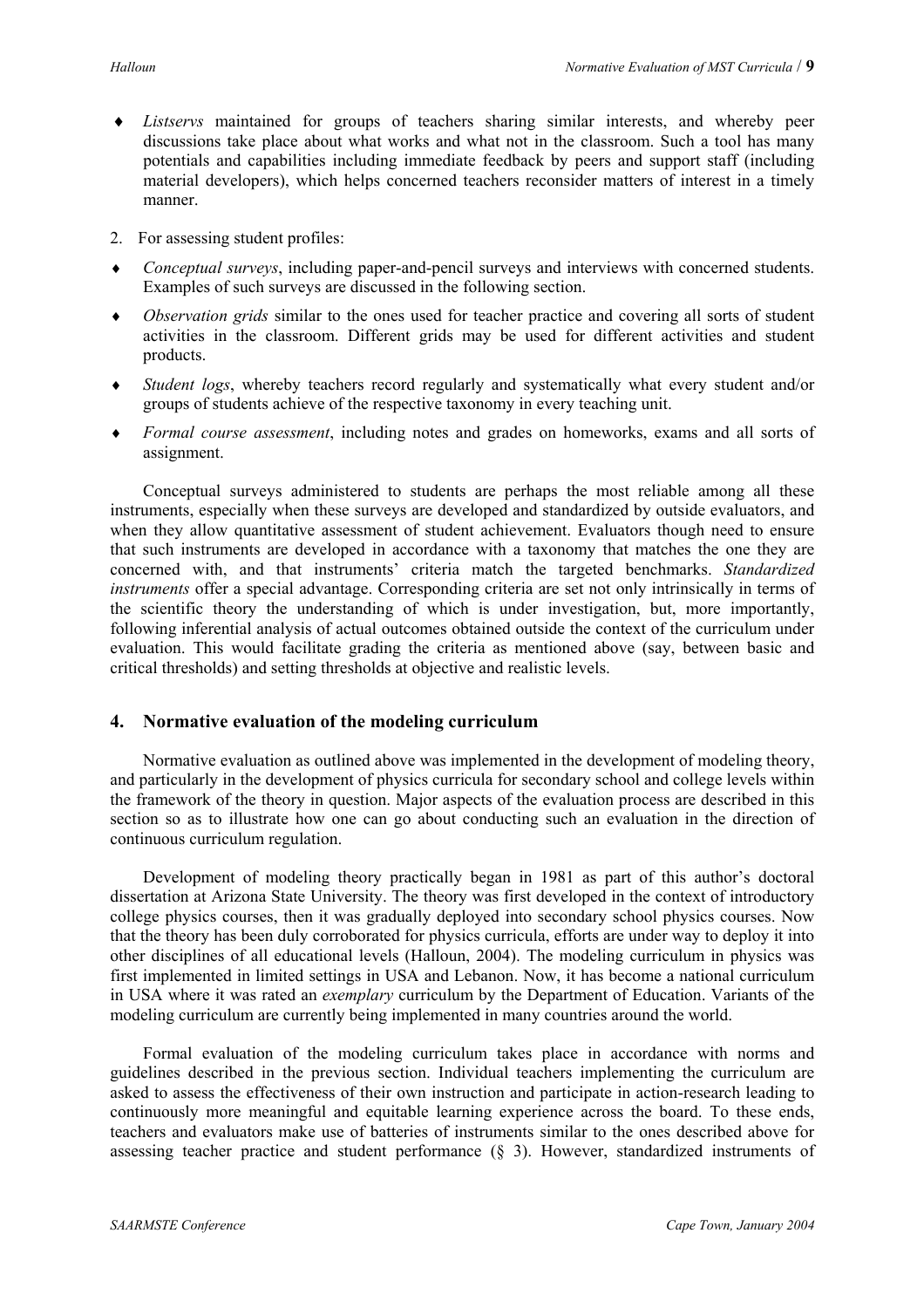conceptual understanding are the most relied upon for evaluating the modeling curriculum in terms of student achievement, and particularly for assessing whether students have achieved to an acceptable level the paradigmatic evolution promoted by the curriculum. Let us illustrate the process in the case of classical (Newtonian) mechanics.

Meaningful paradigmatic evolution in Newtonian mechanics is set in terms of a set of basic models. The set includes four to five models, depending on the course level (Halloun, 2004). An anticipated student profile includes conceptions and processes required for the construction and deployment of these models, as well as generic trends about physics and its relevance in everyday life. A number of standardized instruments are used in order to assess to what extent a student has developed the anticipated profile. Among these instruments are the following:

- *Inventories of Basic Conceptions\** (IBC). Each IBC is a paper-and-pencil instrument designed to assess students' understanding of fundamental *conceptions* required for the construction and deployment of basic models in a particular scientific theory. IBC-Mechanics is the one pertaining to Newtonian theory of mechanics. It supersedes the Mechanics Diagnostic Test or MDT (Halloun, 1986, 2001a; Halloun & Hestenes, 1985) and its offspring, the Force Concept Inventory or FCI (Halloun & Hestenes, 1995; Hestenes, Wells & Swackhamer, 1992). Conceptions assessed in IBC-Mechanics include the concepts of force, position, velocity and acceleration and their relations to one another as established by state laws and Newton's laws of dynamics. An item in these instruments consists of a multiple-choice question about a particular situation in everyday life. Answering a given question requires only qualitative understanding of assessed conceptions and no quantitative manipulation of any sort of mathematical representations. ♦
- ♦ The *Mechanics Baseline Test* or MBT (Hestenes & Wells, 1992). This is a multiple choice, paperand-pencil instrument that assesses student understanding of fundamental *processes\** required for the construction and deployment of the models in questions. More specifically, MDT targets required mathematical representations and operations. Often MBT is supplemented or substituted with projects or paper-and-pencil problems that require particular modeling skills.
- ♦ The *Views About Science Survey\** or VASS (Halloun, 2001a&b; Halloun & Hestenes, 1998). This is also a paper-and-pencil instrument. Its items are formulated following Halloun's *Contrasting Alternatives* rating scale. VASS is intended to assess student views about the structure and validity of scientific theory, scientific methodology, reflective thinking (learning styles), learnability and personal relevance of a particular discipline.

Each of these instruments has been administered to thousands of secondary school and university students around the world, students enrolled in physics courses (and other science courses for VASS) that are taught following a variety of instructional strategies. Strategies extend from conventional instruction of lecture and demonstration to all sorts of student-centered courses that follow modern educational theory. All three sets of instruments are duly validated and standardized following graded criteria as discussed above.

Student profile anticipated following a given course of classical mechanics is graded in taxonomy and criteria between two fundamental levels corresponding to the basic and the critical thresholds. As discussed in the previous section, and according to modeling theory, the *basic threshold* of paradigmatic evolution corresponds to conceptions and processes required for the construction of the free particle model and the uniformly accelerated particle model. The *critical threshold* corresponds to the four models mentioned in § 3. To each of these thresholds corresponds a particular set of items and a particular score on IBC-Mechanics (or its predecessor, FCI) and MBT. Similar thresholds and characteristic scores are associated with student views as assessed in VASS (Halloun, 2001b).

IBC-Mechanics and IBC-DC circuits, as well as VASS forms for physics, chemistry and biology, are available upon request from this author. Other IBC forms are currently under development along with companion process and trend inventories.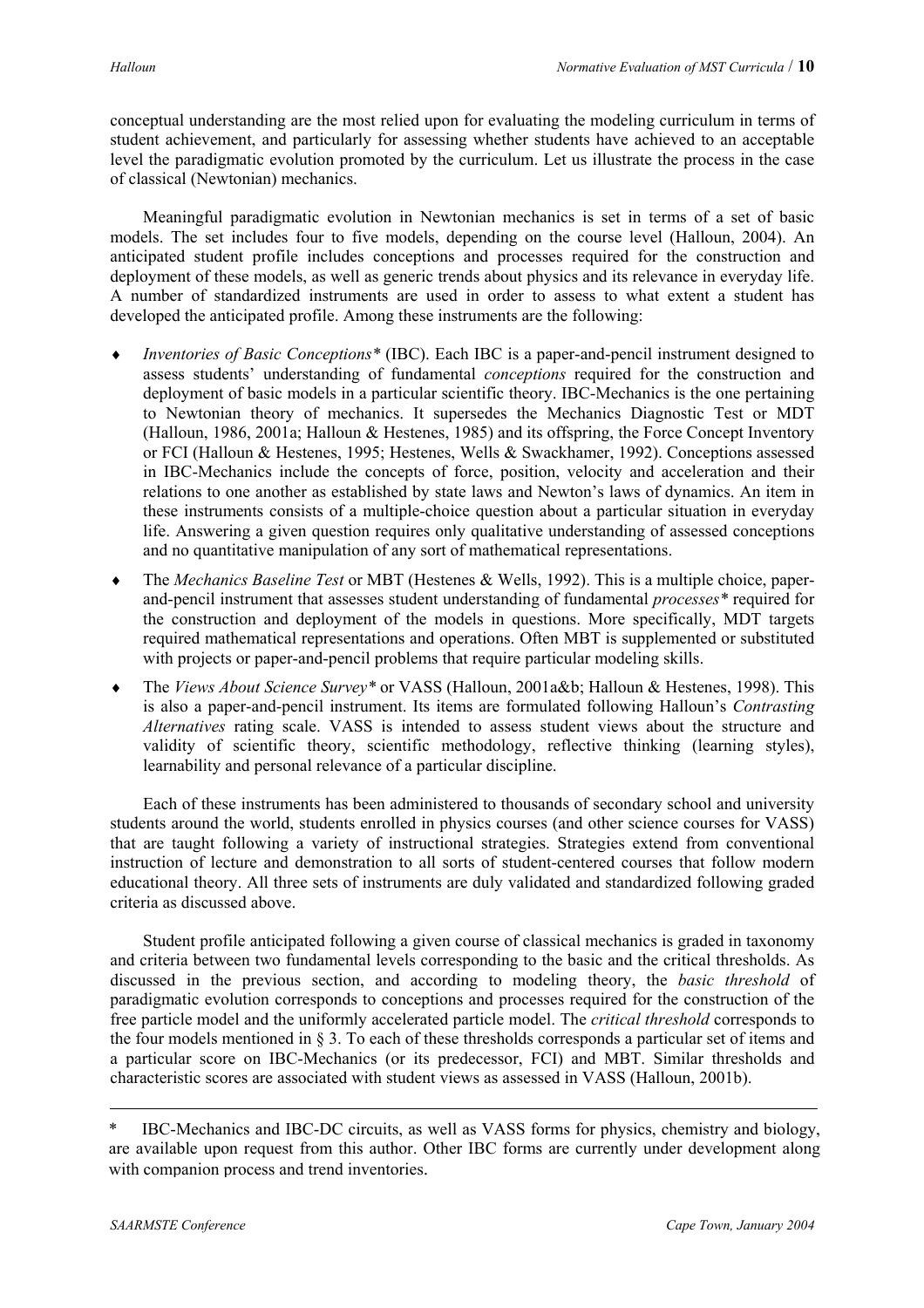Practice of teachers following modeling instruction is also assessed with an appropriate battery of instruments. Like in the case of students, the most relied upon instrument is a paper-and-pencil survey. Teachers fill out this Likert survey at the end of a semester or year. The instrument is intended to ascertain to what extent individual teachers implement particular aspects of modeling instruction in their classes. These aspects pertain to modeling tenets, model-centered course content, modeling/inquiry processes, student reflective and interactive engagement, scientific discourse, promoted learning styles, teacher mediation, and action-research. A quantitative score is associated with a teacher answer on a particular item, and a sum of scores is calculated for every teacher. Item lumping and score grading on the teacher survey are done so as to reflect overall teacher practice in two major respects. One pertains to course content and structure, with emphasis on models and related processes. The other pertains to mediated learning and various aspects of learning cycles.

Development of the modeling curriculum began in the eighties, in a limited number of college then high school mechanics classes, in USA, and then in Lebanon. At that time, instructors made use of available textbooks and laboratory equipment. Textbooks were supplemented with handouts making explicit the model-based structure of Newtonian theory, and traditional laboratory equipments were set up to suit the needs of modeling instruction to the extent that was possible. In the mid nineties, development of the modeling curriculum went on in USA on a larger scale. A broad band of high school and college teachers got gradually involved in the process, and high school and introductory college physics courses got gradually all covered in the process. A few years later, the modeling curriculum was widely disseminated within and outside the U.S. In the following section, we report on evaluation data pertaining to selected samples that participated in the development and dissemination of the modeling curriculum in classical mechanics. Data are presented and discussed so as to illustrate with actual examples how the instruments presented above were used in normative evaluation of the modeling curriculum.

#### **5. Evaluation for regulation in action**

Use of all student instruments and interpretation of respective data are governed by identical or similar norms and criteria. That is why we concentrate in what follows on only one student instrument, the FCI, and the way it has been used in the evaluation and development of the physics modeling curriculum at the high school level. IBC-Mechanics has been put to use in the current academic year. Its immediate precursor, the FCI, was previously the most relied upon for assessing student conceptions in mechanics. Examples of FCI data are provided and interpreted in relation to data pertaining to teacher practice at certain stages of curriculum development. The object is to illustrate how data can be collected, displayed, analyzed and interpreted so as to reveal as best as possible weaknesses and strengths in a new curriculum, and thus refine the curriculum accordingly.

Reported data pertain to two samples of secondary school classes. The first sample consists of classes of about fifty high school teachers who participated in the early broad dissemination of the modeling curriculum, and who were involved in the development of the first modeling materials (manuals and laboratory setups). The second sample consists of classes of ten secondary school teachers who joined in later in the process, at a time where the modeling curriculum began to take its current shape.

At an early stage of the modeling curriculum development, about fifty in-service high school teachers were trained at length to implement modeling theory in teaching classical mechanics at the high school level. During their first year of training, these teachers participated in the development and field-testing of a learning manual for classical mechanics. The manual includes guidelines for MBL and other activities devoted for the construction and deployment of basic models. Like all others participating in the development and implementation of the modeling curriculum, these teachers administered to their own students all three student instruments (FCI, MBT and VASS). Students were given each test as pretest and posttest, the year preceding their teacher training, and regularly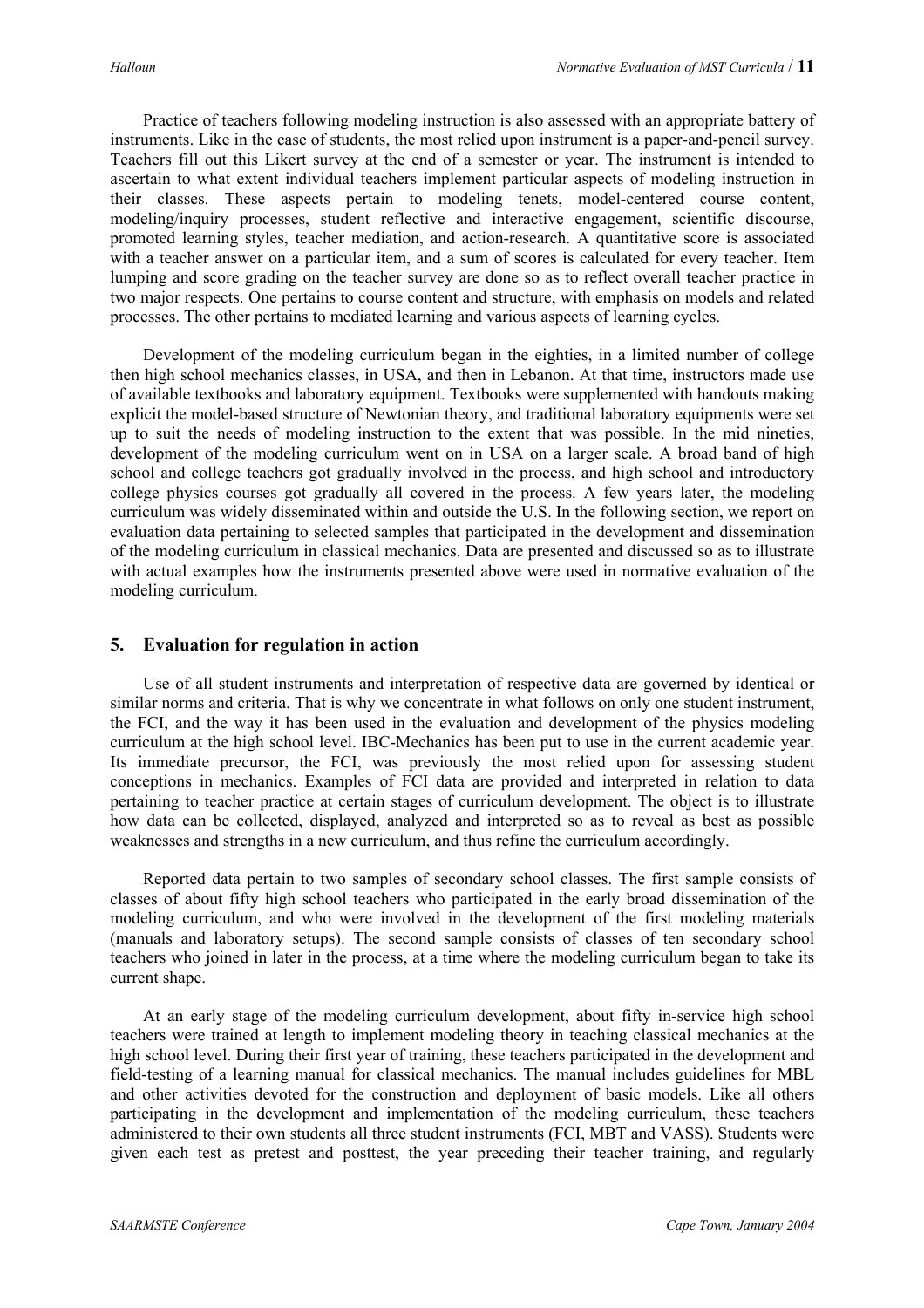afterwards, during and after training. In parallel, teachers themselves were administered a teacher survey at the end of every academic year in order to monitor changes in their teaching practice throughout training and some time afterwards.

Figure 3 shows FCI data for students of the fifty teachers collected at the beginning (pretest) and end (posttest) of the first year of training. Data are displayed in the form of three clouds or clusters (mostly to preserve confidentiality). The boundaries of each cluster actually consist of a best-fit envelope that can be wrapped around a particular cluster of data points. Each point originally represents the posttest average plotted against the corresponding pretest average of FCI scores of students taking classical mechanics with a particular teacher. The three clusters or groups are distinguished with the extent to which teachers implemented modeling instruction in their classes, as revealed with answers on an early version of the teacher survey. Group 1 refers to teachers who claimed to be most systematic in this respect (20% of participants), and group 3 to those (46%) who claimed to be least systematic (virtually sticking to conventional instruction). Group 2 (34% of participants) stands in the middle between the two extreme groups. Needless to say that by the first year of trial, none of participating teachers had already mastered the modeling approach, and modeling materials were just being piloted and were still far from their current state.

Five critical lines are shown in Figure 3, three horizontal and two inclined. The bottom horizontal line (posttest average of 50%) corresponds to the *basic threshold* on the FCI, i.e., to the minimum





The three groups are ranked from most (Group1) to least (Group 3) systematic in their implementation of various aspects of the modeling curriculum. Individual outliers in each group are represented, like in boxplots, with squares connected to corresponding clusters.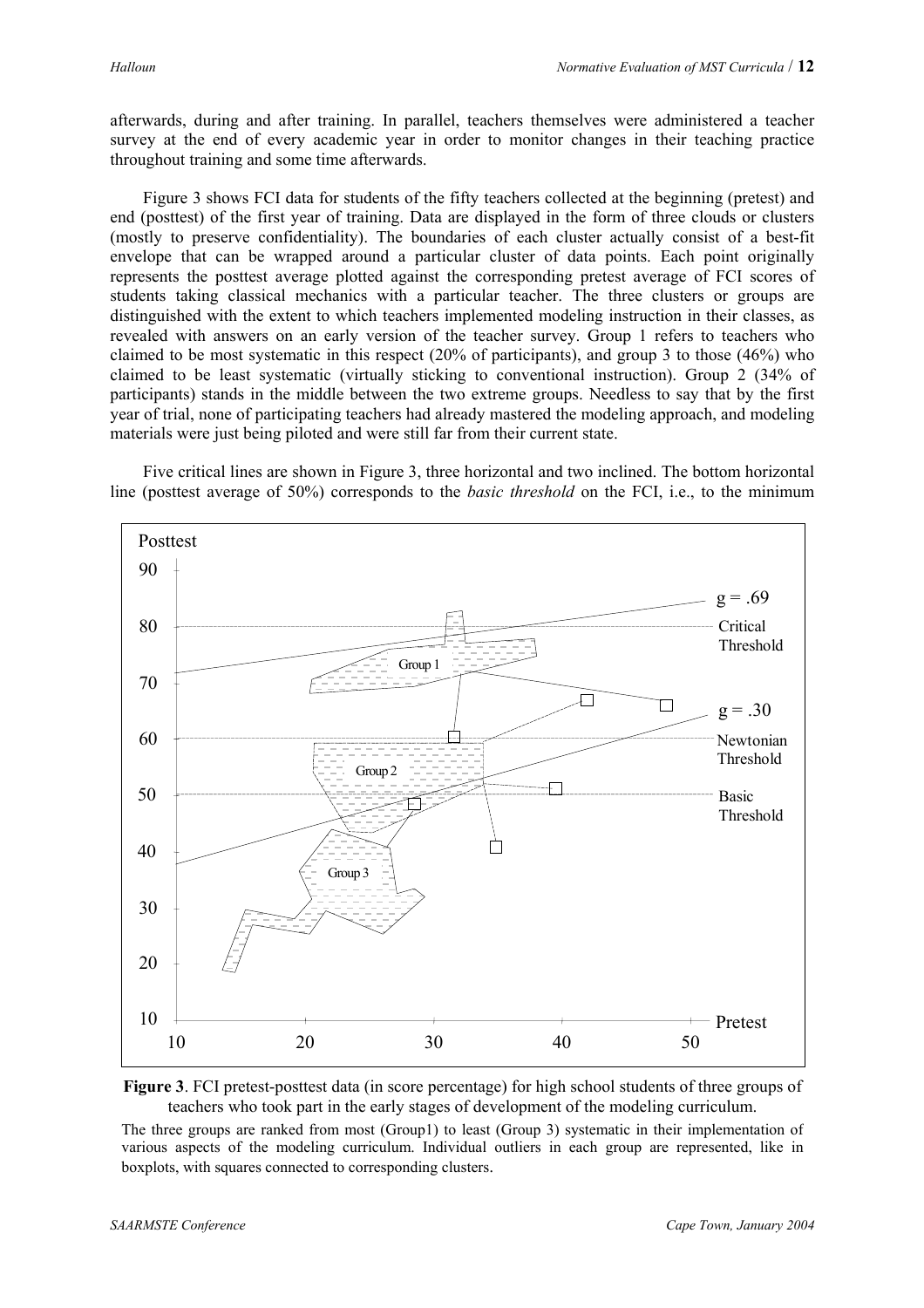level of understanding required for students to be able to construct the two most elementary basic models of Newtonian mechanics (free particle and uniformly accelerated particle). The top line (80%) corresponds to the *critical threshold* or mastery level required for meaningful understanding of the entire set of basic models. The line between the two (60%) corresponds to what we have called *Newtonian threshold*. This is the *minimum* level students need to attain in order to *begin* understanding *all generic* aspects of the Newtonian theory within the context of basic models. The three thresholds have been set after long years of FCI administration and analysis of data pertaining to thousands of students around the world. The two slanting lines correspond to average pretest-posttest gains (g) on the FCI for two groups of students. The gain expression is given by:

$$
g = \frac{ - < Pretest\% >}{100 - < Pretest\% >}
$$

The g = .30 line corresponds to the national threshold of interactive engagement (IE) courses in USA. These are high school physics courses where teams of students are actively engaged in reflective inquiry in the classroom. Hake (1998) showed that, average gains of IE classes fall all *above* this threshold, while average gains of classes following conventional instruction of lecture and demonstration fall all *below* the same threshold. He also revealed that the overall average gain for IE courses is about .48 (not shown in Figure 3), and that  $g = .69$  is the maximum average gain ever reported in USA for IE courses.

The overall distribution of pretest means in Figure 3 is in line with the international distribution of FCI pretest scores. Pretest class means fall all below the basic threshold (50%) as one would expect. Except for one case in Group 1, pretest means are even all below 40%. Classes in Group 3 appear to be originally at a slight disadvantage with respect to the other two groups; their pretest means are all equal to or below 30%, and only in this group there are two classes whose pretest average is below 20%. Analysis of variance on pretest means revealed no significant differences among the three groups (at the .05 level).

Significant differences are though detected among the three groups on FCI posttest data. Among these differences we note the following:

- 1. For the same pretest means, classes in Group 1 achieve the highest gains on the posttest, followed by those in Group 2 then Group 3. For example, among classes who averaged around 27% on the pretest: (a) all three classes in Group 1 averaged 70% or more on the posttest, (b) the five classes in Group 2 averaged between 45% and 60%, and (c) all three classes in Group 3 averaged below 40%.
- 2. 80% of classes in Group 1 averaged 70% or more on the posttest (i.e., closer to the critical threshold than the Newtonian threshold), and had pretest-posttest gains averaging well above the IE mean of .48 and close to the .69 ceiling of IE courses. One class in this group reached a posttest average just above the 80% mark of the critical threshold, and had an average gain of .72. Average posttest score and gain in this class were at the time the highest ever reported on the FCI in a high school. Overall, and except for one class in Group 2, posttest means (and gain g for the upper 80% of classes) in Group 1 had no match in any of the other two groups.
- 3. About 80% of classes in Group 2 averaged between 50% (basic threshold) and 60% (Newtonian threshold) on the posttest. One class in this group had a posttest average of about 68%. Remaining classes averaged between 40% and 50%. Four classes in this group had an average pretest-posttest gain just below the IE threshold of .30, while all others (83% of Group 2) had gains averaging above this threshold.
- 4. All classes in Group 3 had a posttest average below the basic threshold of 50% and a gain below the IE threshold of .30.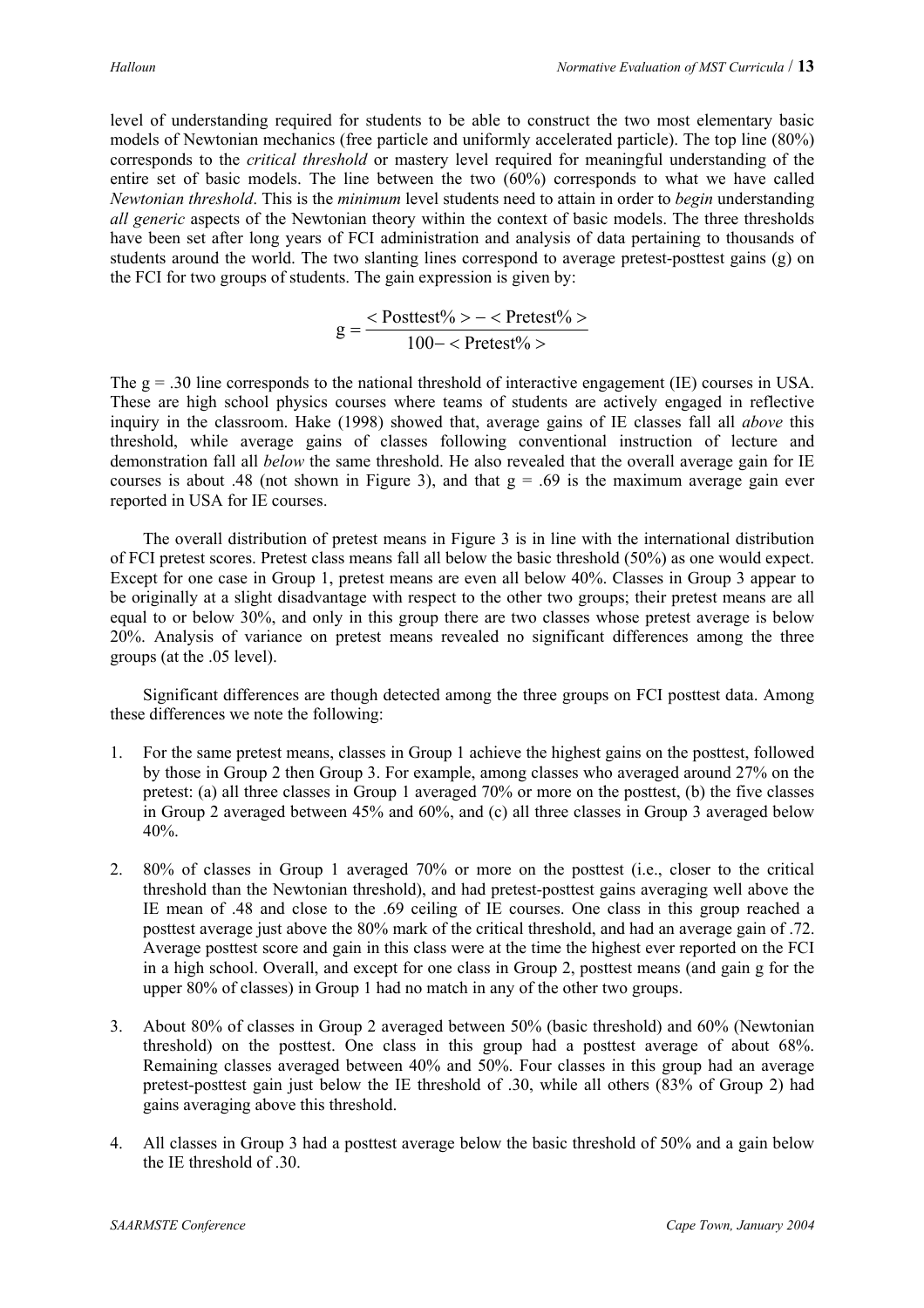As mentioned previously, participating teachers were in their first year of training on the modeling curriculum, and learning materials (as well as the teacher survey) were at the early stages of their development. This is what makes the chosen sample so interesting. It comes at the beginning of the large-scale experimental phase of the modeling curriculum, and it includes a wide array of teacher practice in the classroom extending from conventional instruction (including the use of significantly more conventional learning materials than modeling materials) to IE instruction that begins to come close to modeling instruction but that is not quite there yet. As such, the sample is quite heterogeneous in terms of what its members implemented of the modeling curriculum. It allows detailed analysis of what works and what not in this curriculum, with as close as possible to a good control of variables. A specific curriculum dimension can be isolated (to a certain extent), and its impact on student achievement can be conveniently analyzed almost independently of other dimensions.

Further analysis of results displayed in Figure 3, and especially of those listed in the four points above reveals the following:

- 1. By comparison to FCI data pertaining to the students of the same teachers a year before training (not reported in this paper), posttest means and gains are higher for classes of all teachers following their first year of training, even for those in Group 3 who, in all practical aspects, were still following conventional instruction. This already indicates that by and large the modeling curriculum seems to be on the right track.
- 2. Posttest and gain results improve gradually from Group 3 to Group 1. This indicates that the more comprehensively teachers follow the modeling approach, i.e., the more dimensions of the modeling curriculum they implement in their classes, the better student achievement.
- 3. Preliminary analysis of individual teachers' practice revealed that teachers in Group 2 were more systematic in changing their own methodology in the classroom than in changing the content and structure of their courses. They focused on learning cycles, but in the direction of completing course content as available more in conventional textbooks than in the modeling manual that they were supposed to pilot. The same was true, though to a slightly lesser extent, for the two teachers in Group 1 who had the lowest FCI gains.
- 4. Analysis of Group 1 practice revealed that, and except for the two teachers just mentioned, teachers in this group were trying to balance between instructional methodology and restructuring course content following the modeling manual.
- 5. Analysis of differences in teacher's practice with respect to content structure revealed that the more systematic teachers were in helping students develop models of well-defined structure, the better student achievement. Specific modeling tools and rules (including MBL related) had proven to be more effective (and sometimes more realistic) than others in this direction.
- 6. Analysis of student answers on individual items on the FCI revealed a certain hierarchy in conceptual complexity and cognitive requirements across the respective taxonomy. It showed that student understanding of Newtonian theory develops gradually and almost in a specific order through certain elements in the taxonomy, and this irrespective of teacher practice. Basic threshold is crossed only after students develop a specific set of conceptions in Newtonian theory. Newtonian and critical thresholds are reached only after students develop increasingly more comprehensive sets of the theory's conceptions. It was thus revealed that certain clusters of items in the taxonomy are critical for reaching or passing a certain threshold, and that students need to develop conceptions in a certain order within each cluster so that they proceed in their paradigmatic evolution successfully and meaningfully. This, again, was true irrespective of teacher practice. However, the practice of teachers in Group 1 fostered the evolution in question more systematically within and across conceptual clusters than the practice of teachers in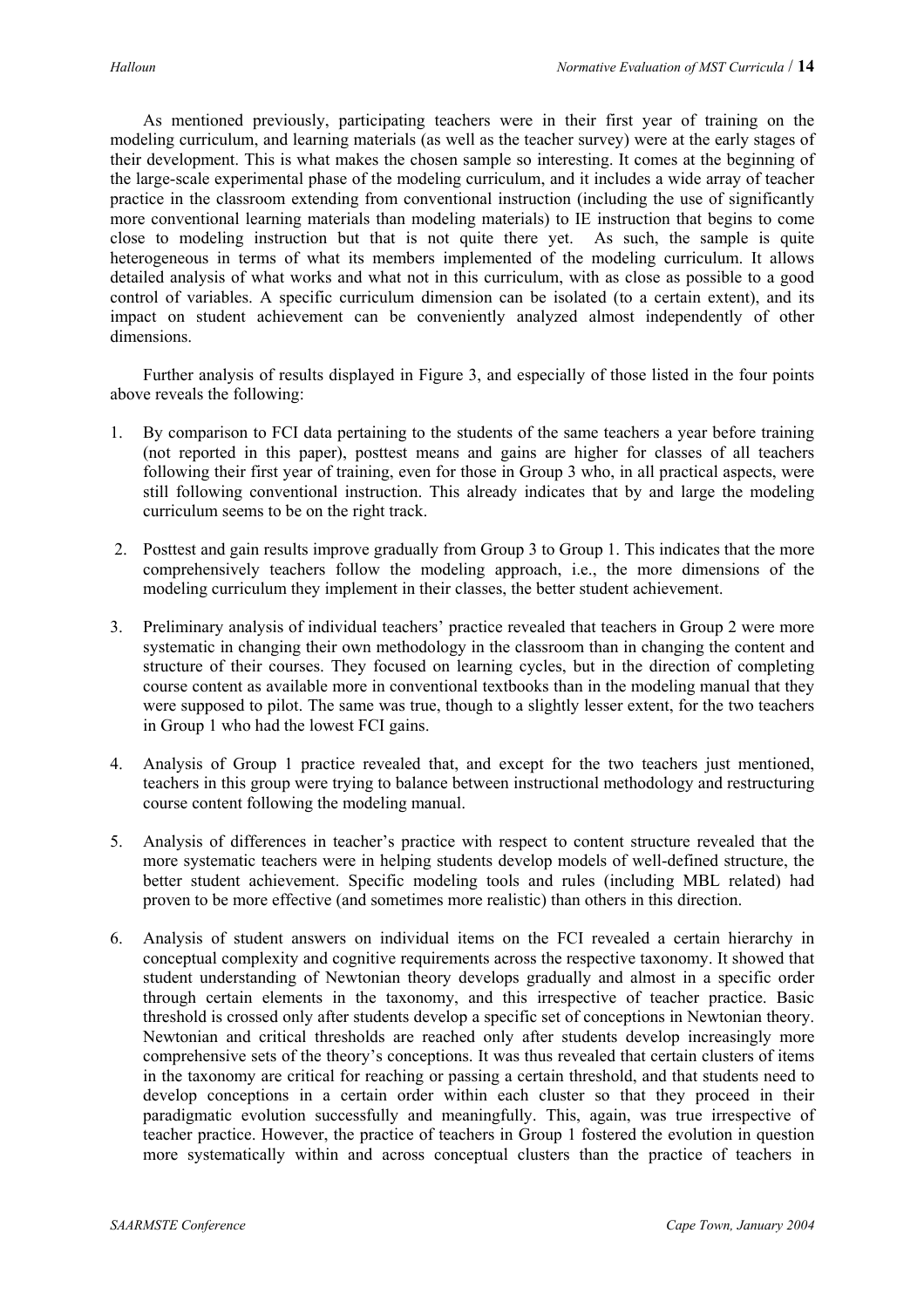Group 2. Teachers in Group 3 were not capable of promoting the evolution to any acceptable level or in any coherent way.

7. Analysis of teachers' implementation of learning cycles revealed that certain phases of a cycle were more critical than others, and that certain refinements were needed at this level. It also revealed the necessity to direct and manage teacher and peer feedback, as well as student discourse, more in certain directions than others.

FCI outcomes were consistent with those obtained with other evaluation instruments. Based on the evaluation exercise conducted with all instruments, the modeling curriculum was refined in many respects, including course content and manual, and MBL setups. The refinement process lasted for a number of years (and is still in process, though it is now more in the direction of exploring new tools than in any other respect). In later stages, teachers from all around the world began implementing the modeling curriculum in secondary school and college physics courses. Figure 4 shows evaluation outcomes for a small group of secondary school classes that joined in later in the process.

Figure 4 pertains to a group of ten secondary school teachers who decided at a certain point to pilot the modeling curriculum in their classical mechanics course. Like all other participants, these teachers administered a number of instruments, including FCI, to their students as pretest and posttest during the first year of their pilot program. Teachers themselves filled out the Modeling Practice Survey (MPS) at the end of the same year. MPS is an upgrade of the teacher practice survey used in Figure 3. It includes 100 Likert questions asking teachers about the extent to which they implement various aspects of the modeling curriculum. A perfect score on the MPS is of 200; it indicates that a teacher claims to implement the modeling curriculum to the letter. A point in Figure 4 shows the score of a particular teacher on the MPS against the average pretest-posttest gain g on the FCI of the



**Figure 4***.* Student FCI gain versus teacher practice as assessed with the Modeling Practice Survey (MPS).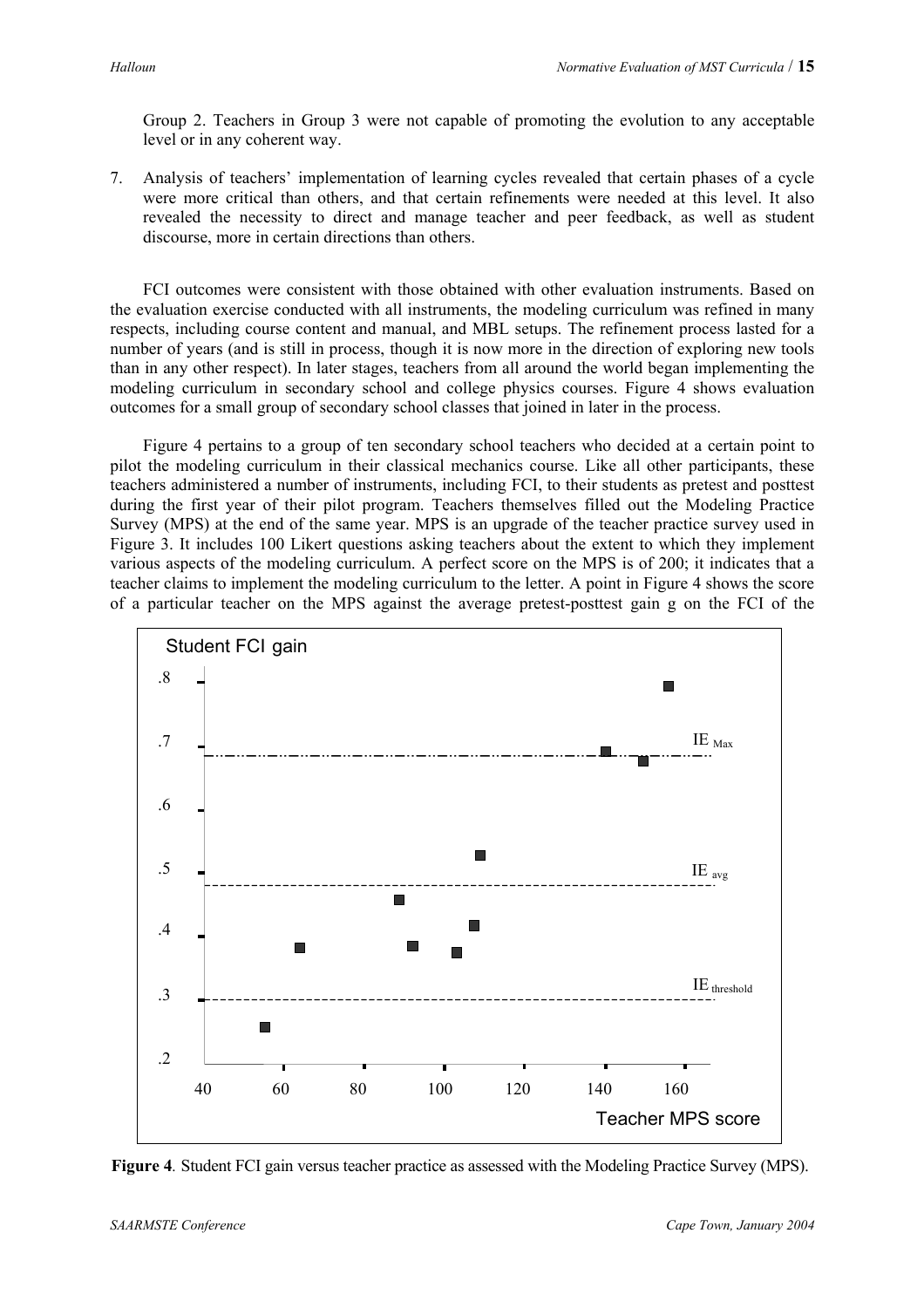students of this particular teacher. The overall distribution of points is quite similar to results obtained elsewhere and at various stages of the development of the modeling curriculum. It indicates a consistent trend in the outcomes: a significant correlation between teacher practice and student achievement, achievement that gets significantly better as teachers account more and more systematically to various dimensions of the modeling curriculum.

Teachers in Figure 4 fall actually in three distinctive groups. The first group consists of the three teachers whose MPS score is equal to or above 140. We will refer to this group as Group 1. The second group consists of the five teachers whose MPS score is above 80 but below 120 (Group 2). The third group consists of the two teachers whose MPS score is below 80 (Group 3). Close comparison of groups of teachers implicated in Figures 3 and 4 reveals noticeable similarities between groups bearing the same number both in terms of teacher practice and student achievement. Group 1 in both figures consists of teachers who are most systematic in implementing the modeling curriculum. Group 3 in both places consists of teachers who are still favoring conventional instruction. Group 2 is somewhere in the middle between the two, and respective teachers in both Figures 3 and 4 concentrate more on instructional methodology than on model-centered content. The trend in both figures is typical of all outcomes obtained in the evaluation of the modeling curriculum. It has the following major characteristics:

- 1. Best results with the modeling curriculum are obtained when all dimensions of the curriculum are accounted for systematically and comprehensively. Selective implementation of some components but not others from each of the two broad dimensions (instructional methodology and course content) may enhance student achievement enough to cross the basic threshold or even the Newtonian threshold, but not enough to reach the critical threshold.
- 2. When teachers cover comprehensively one broad dimension rather than the other, students are enabled to cross the basic or even Newtonian threshold but not the critical threshold. This is reflected in Figure 4 where the teacher in Group 3 with the higher MPS score concentrated, though erratically, more on restructuring content than on following the learning cycle, and where all teachers in Group 2 had the balance tipped in the opposite direction.
- 3. Between the two broad dimensions, the one pertaining to restructuring course content around basic models and emphasizing modeling processes has a significantly higher impact on student achievement than the dimension pertaining to instructional methodology. However, only when the two are conveniently accounted for, students can cross the critical threshold of a given course (and the IE ceiling).
- 4. Learning materials, other than course manual, and including MBL, have little impact on student achievement if not used in the manner advocated by modeling theory to develop a scientific theory that is the object of a science course around basic models, and to foster systematic development of modeling processes.

## **6. Toward meaningful and equitable learning of mathematics, science and technology**

Our long experience with the modeling curriculum shows that normative evaluation as described in this paper is a necessary condition: (a) for science education to help students evolve into the scientific realm in meaningful ways and become adequately skilled for scientific practice, (b) for MSTE to become an equitable enterprise whereby all students willing to invest necessary efforts, and capable of doing so, are enabled to cross certain thresholds, and (c) for curriculum reform to be sustainable. More specifically, curriculum evaluation must be conducted according to pre-established taxonomy and criteria set primarily in terms of the educational theory within the framework of which curriculum was formulated. Furthermore, normative evaluation should not be an end by itself. It should not be carried out for the mere sake of ascertaining the intrinsic value of a given curriculum,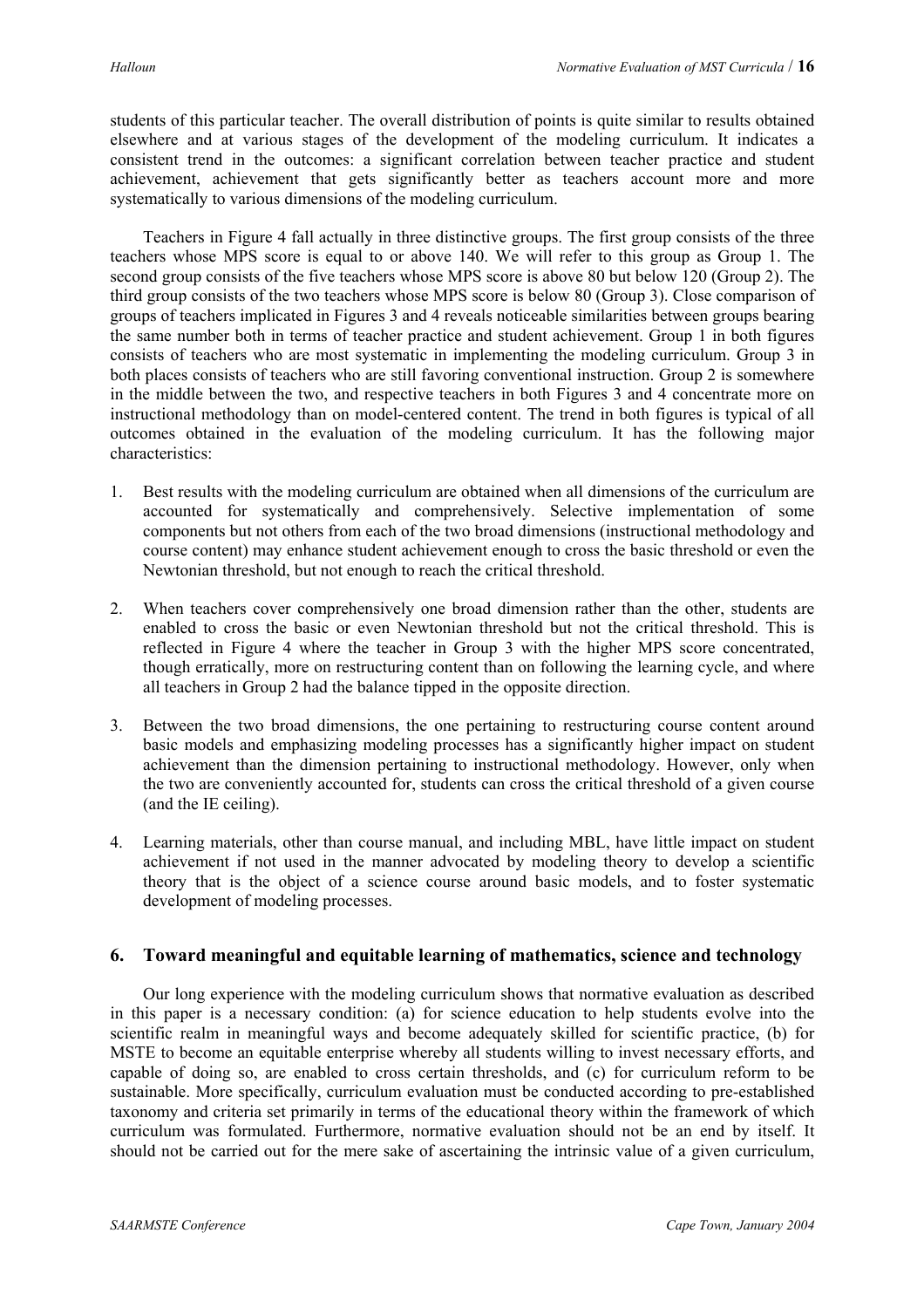but for the purpose of continuous regulation of various aspects of the curriculum. Concerned teachers must take an active role as action-researchers in this direction.

Various curriculum components cannot be developed and subsequently evaluated independently of one another. Efficacy of a particular mean or mode of learning and instruction is not an intrinsic factor that depends only on the nature of the component of concern. For example, the merits of learning materials depend on the way materials are being used in the learning process. Subsequently, it is indispensable that learning materials be evaluated in terms of their effectiveness on student achievement, and this in relation to instructional methodology and student learning styles inside and outside the classroom. This is how we proceeded with the modeling curriculum, as described in part in the previous section.

For the evaluation exercise to be effective, especially in the direction of continuous curriculum regulation, concerned teachers must get involved in systematic action research intended to get their practice increasingly more equitable and student understanding (and skills) more and more meaningful. Unless teachers act as such after they get adequately trained and motivated, curriculum and materials would fail to meet their ends no matter how well they may be originally articulated. This brings us to a critical issue, teacher training and motivation.

Everytime some novelty is introduced in a curriculum, teachers must be adequately trained so they know how to appropriately adjust their practice. This is true for both pre-service and in-service teachers. It is especially true for the latter, no matter how long an experience they might have. In fact, teaching experience, especially when of conventional type, may be a detriment in the process. Teachers who get used to specific method and materials often develop some inertia and even closemindedness that prevent them from being capable or even open to adjust to certain novelties on their own. This was in fact the case with Groups 3 in Figures 3 and 4. Our experience suggests that the shift of in-service teachers from conventional to IE or modeling instruction requires long training and particular incentives. Contrary to what some policymakers and educational administrators around the world, and especially the developing world, actually believe and push for on the ground, innovations in MST curricula cannot be shoved to in-service teachers in a few days or even weeks of training (if any!).

Such innovations, especially when in line with modern educational theory like modeling theory, require that teachers spend at least one full academic year of special training, followed by years of monitoring and support on the ground. In parallel, teachers need to be offered particular incentives, including but not limited to reduction of contact hours at school and special fringe benefits. Support must be provided, almost on a daily basis in the early implementation of new materials, locally and/or remotely through appropriate support systems and programs. These systems and programs are typically run by educational experts, including master teachers (i.e., teachers who have developed some experience with the new curriculum), university professors, material developers and publishers, who are capable of providing timely and effective feedback to all sorts of inquiry put forth by teachers and administrators on the ground. In this respect, particular partnerships between local universities and schools are especially helpful. The object of such partnerships goes beyond formal training of inservice teachers, which must be reserved to universities and teacher training institutions. It extends to all nuts and bolts of a curriculum, and especially to action-research that is better carried out by teams of school teachers and university professors. Teachers bring in their classroom experience and daily concerns, and professors contribute their expertise in educational theory, scientific theory, modern technology, statistical analysis and various aspects of educational research.

All in all, normative evaluation for curriculum regulation is a tedious process that requires understanding and commitment on behalf of many actors, including, but not restricted to, policymakers, administrators, curriculum developers, publishers, teachers, and, of course, students. Long-term training and support systems and programs need to be instituted in partnership with local universities and teacher training institutions. Means and modes of learning and instruction need to be